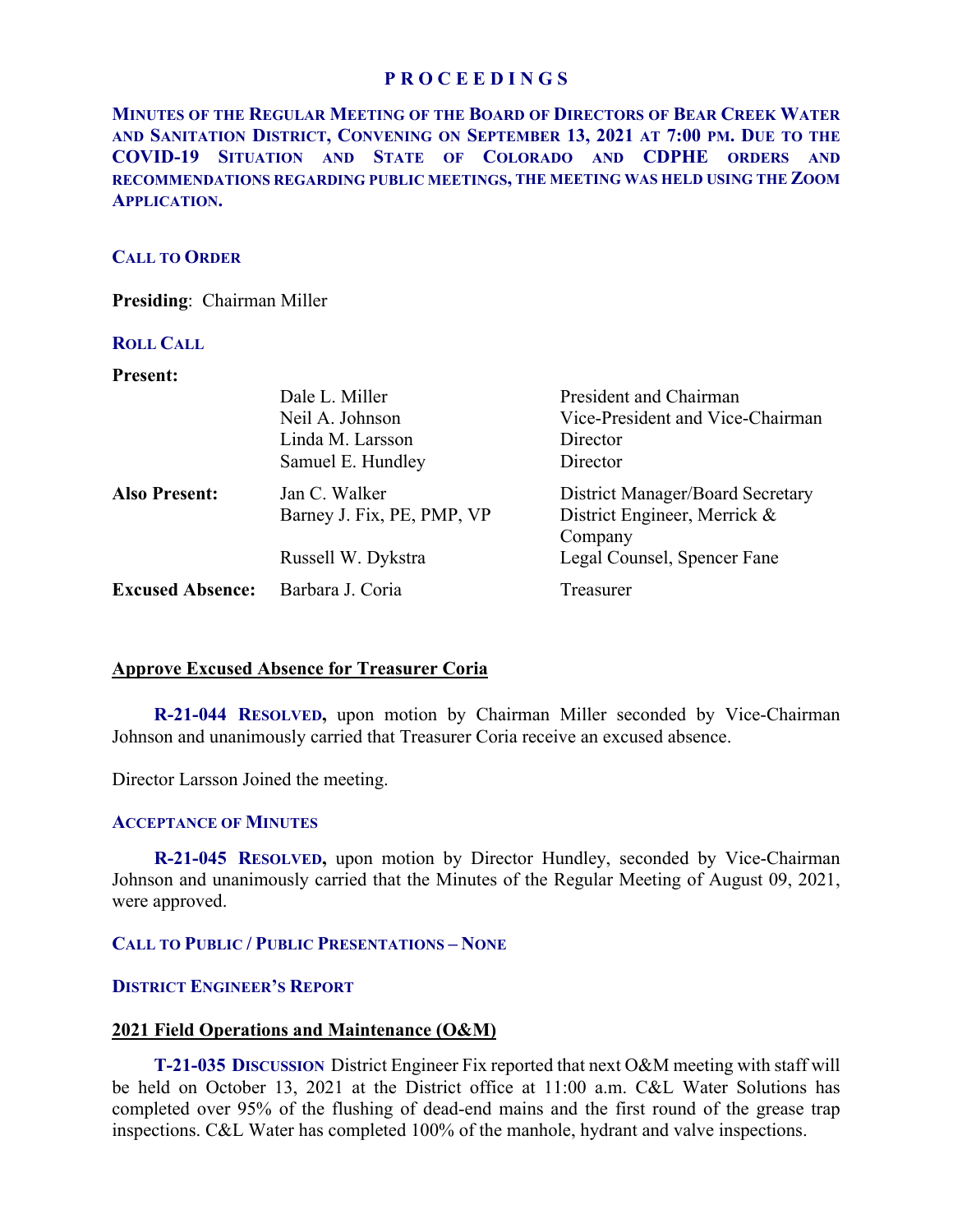#### **Hodgson Park Phase 3**

**T-21-036 DISCUSSION** This project is Phase 3 of the Morrison/Hodgson Park project which crossing two lots on S. Garland Court along the common lot line and then crossing S. Garrison runs a 12-inch water line from S. Garland Court to the Garrison Street meter. It will require Street to the meter. During the design period of the project, District Engineers are investigating a bore, using a horizontal, directional drill or a pipe bursting technique.

#### **Garland Court Sanitary Sewer Line Connection**

 **T-21-037 DISCUSSION** The Garland Court sanitary sewer connection project is a project the Lakewood charges for the easements, the District is working to negotiate the price of the easement. District has been trying to do for the past 18-20 years. This connection would connect at S. Garland Court and West Cornell Place, then run north into the City of Lakewood open space and connect to the Metro Water Recovery (formerly Metro Wastewater Reclamation District) sewer line. This connection would alleviate high flows of sewage from South Cornell Place, then west to S. Kipling Street, near the Victoria Village townhomes subdivision. The District has contacted the City of Lakewood to see if the District can acquire an easement in order to install a sewer line. Since,

# **Acceptance of the District Engineer's Report**

 **R-21-046 RESOLVED,** upon motion by Vice-Chairman Johnson, seconded by Director Hundley and unanimously carried, that the District Engineer's Report be accepted.

 Preceding this action, the District Engineer's report of activities for August 2021 was presented. A copy is attached hereto and made a part of the record.

#### **TREASURER'S REPORT**

#### **Approval of Payment of Invoices and Payroll**

 **R-21-047 RESOLVED**, upon motion by Director Larsson, seconded by Vice-Chairman Johnson, and unanimously carried, the payment of invoices and payroll presented in the amount of \$313,011.47 was approved. A list is attached hereto and made a part of the record.

Preceding this action, District Manager Walker reported that upon Treasurer Coria's review of the checks, Automated Clearing House (ACH) payments and payroll, she found them to be in order for approval by the Board.

#### **Approval of Treasurer's Report**

 **R-21-048 RESOLVED,** upon motion by Director Larsson, seconded by Vice-Chairman as of August 31, 2021 was accepted as presented. A copy is attached hereto and made a part of Johnson and unanimously carried, that the Treasurer's Report based on unaudited financial reports the record.

Preceding this action, District Manager Walker reported that the Federal Funds Rate is unchanged and remains at 0 to 0.25%. One Certificate of Deposit matured in August. District Manager Walker has renewed the CD for three years. The District also opened an additional 3-year Certificate of Deposit and purchased a callable government security in August. District Manager Walker and Treasurer Coria have continued to consider various investment options to maintain the safety of the investments and to receive the best rate possible and continue the laddering of the investments.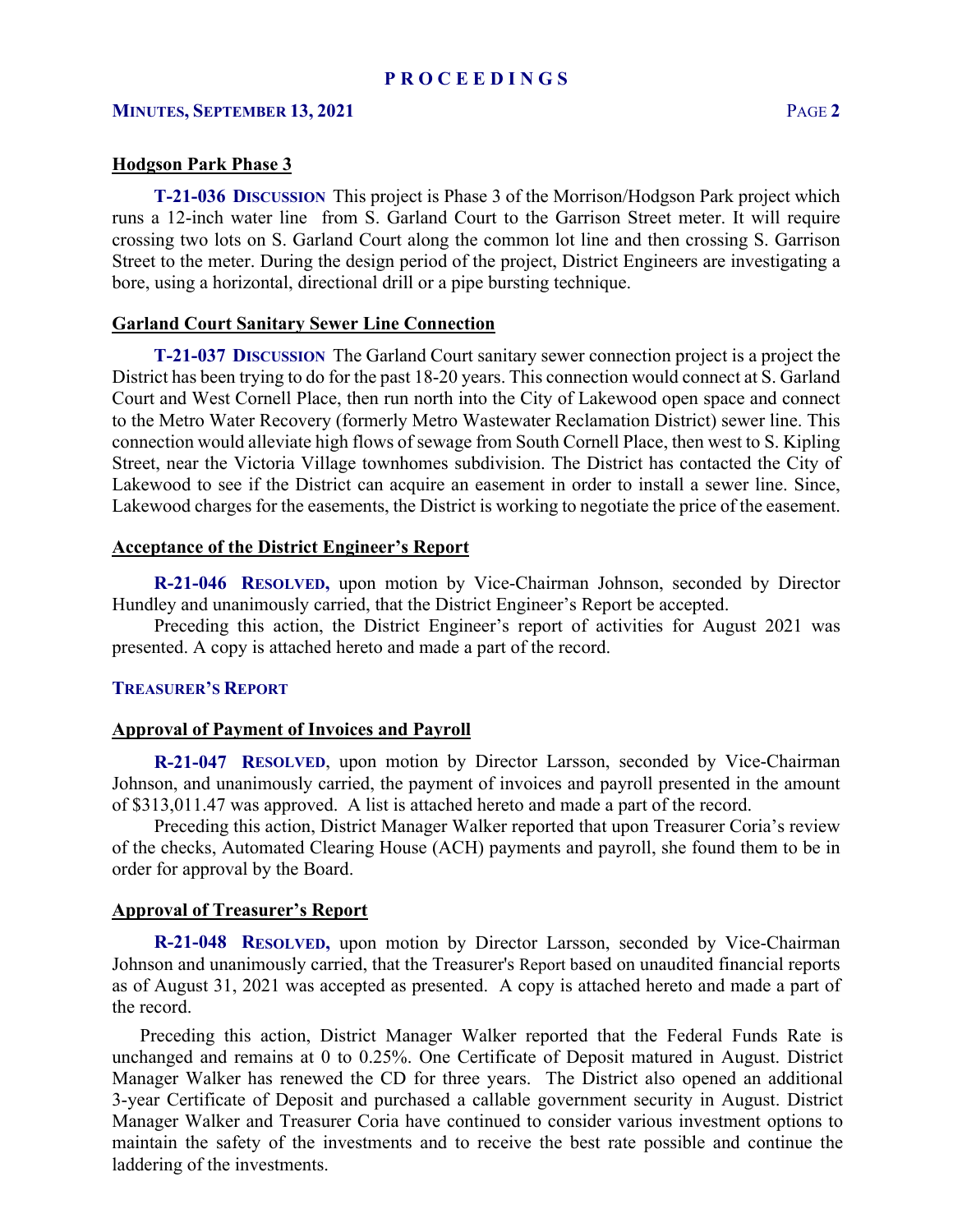#### **AUDIT COMMITTEE**

# **Approve Audit Engagement Letter from Crady Puca and Associates to Perform the 2021 Annual Audit**

 **R-21-049 RESOLVED,** upon motion by Director Hundley, seconded by Vice-Chairman Johnson and unanimously carried to accept the Audit Engagement Letter from Crady Puca and Associates to perform the 2021 Audit at an amount not to exceed \$9,100.00.

#### **LEGAL COUNSEL'S REPORT – NONE**

### **DISTRICT MANAGERS REPORT**

### **2021 Virtual SDA Conference – September 14-16, 2021**

 **T-21-038 DISCUSSION** District Manager Walker reported all Board members are registered for the 2021 SDA virtual conference. The SDA conference registration includes the regular conference sessions to be held Tuesday, September 14, 2021 until noon on Thursday, September 16, 2021. All Conference attendees will have access to all the session material for one year.

# **Metro Water Recovery (Metro) 2022 Annual Charges (formerly Metro Wastewater Reclamation District)**

**T-20-039 DISCUSSION** The 2022 Annual Charges for Metro will be \$1,435,177 which have increased by \$646,018.00 from the 2021 charges which were \$789,159.

# **Delinquent Accounts that will be Certified to Jefferson County for Collection by October 31, 2021**

 **T-21-40 DISCUSSION.** District Manager Walker reported that as of August 30, 2021, there are fifty (50) accounts that meet the criteria to be certified as liens for collection by Jefferson County. The criteria for the certification is based upon delinquent accounts that have more than \$150.00 in arrears and are six months past due or older. District staff is preparing correspondence to the account holders that are in lien status.

District Manager Walker presented the August 2021 Report of District Activities, a copy of which is attached hereto and made a part of the record.

# **DIRECTORS REPORTS – NONE**